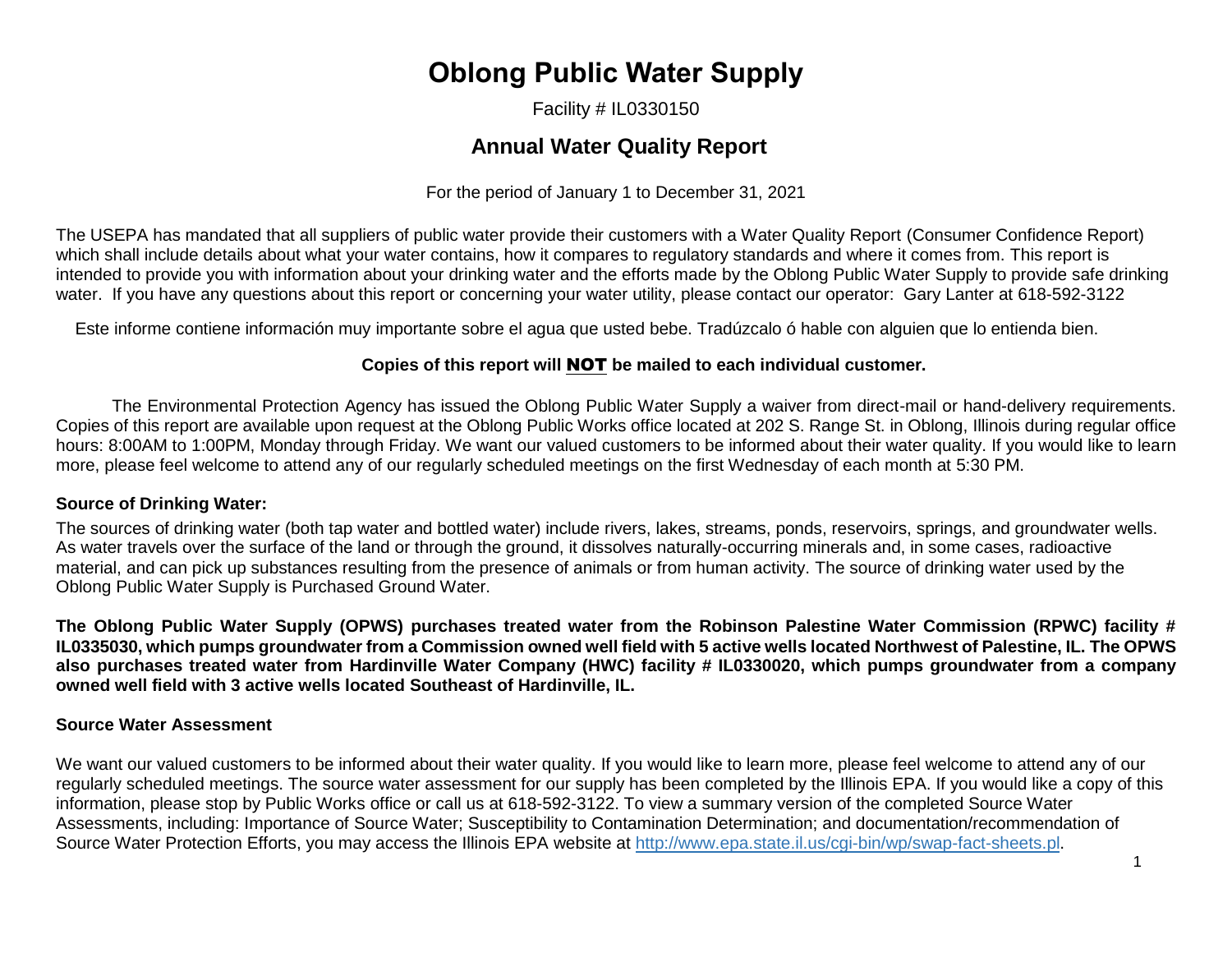**Source of Water: ROBINSON-PALESTINE WATER COMMISSION:** To determine Robinson-Palestine's susceptibility to contamination, the webbased mapping tool identified above was used to evaluate potential sources of groundwater contamination that could pose a hazard to groundwater utilized by Robinson-Palestine's wells. The facility has indicated that Emge Stockyard, D & M Equipment, Ellis Milling Co., Skelgas, and Sunoco are no longer in existence. In addition, information provided by the Leaking Underground Storage Tank and Remedial Project Management Sections of the Illinois EPA indicated additional sites with ongoing remediation which may be of concern. Moreover, the Cl/Br vs. Cl ratio indicates non-point source agriculture fertilizer, in this case, manure, as a possible source(s) of nitrate in the area of the wells. As noted in previous sections, the nitrate concentrations for well #11 ranged from 2.58 – 4.93 mg/L. The sample data is from samples collected bi-monthly starting in December 2014 through November 2016. Figure 4 shows the overall chloride and nitrate concentration during the sample period as noted above, the regional and local land use is primarily heavy agriculture with a small urban area. The area around the wells is considered to have a "high to moderately high" potential for aquifer recharge. The wells are considered to be geologically sensitive and therefore susceptible to contamination based on the geology, potential for aquifer recharge, and land use within the 5-year time capture zone referenced above.

**Source of Water: HARDINVILLE WATER COMPANY:** To determine Hardinville Water Company's susceptibility to groundwater contamination, the 2007 survey was reviewed. No potential sources, routes, or possible problem sites exist within the 400 foot minimum setback zones, 1,000 foot maximum setback zone, or the 5-year recharge area. No sites are located within either setback zone or recharge area. The Illinois EPA considers the source water of this facility to be susceptible to SOC contamination. This determination is based on a number of criteria including: monitoring conducted at the wells, monitoring conducted at the entry point to the distribution system, the available hydrogeologic data on the wells, and the land-use activities in the recharge area of the wells.

|  |  | Source Water Information  OBLONG PUBLIC WATER SUPPLY |
|--|--|------------------------------------------------------|
|--|--|------------------------------------------------------|

| <b>Source Water Name</b>                  | <b>Type of Water</b> | <b>Report Status</b> | Location                                      |
|-------------------------------------------|----------------------|----------------------|-----------------------------------------------|
| CC 02-MASTER METER RPWC FF IL0335030 TP01 | GW                   | Active               | West side of Robinson on north side of Rt. 33 |
| Well 11 (47806)                           | <b>GW</b>            | Active               | Northwest of Palestine                        |
| Well 14 (00791)                           | <b>GW</b>            | Active               | Northwest of Palestine                        |
| Well 15 (00982)                           | <b>GW</b>            | Active               | Northwest of Palestine                        |
| Well 16 (01959)                           | <b>GW</b>            | Active               | Northwest of Palestine                        |
| Well 17 (02026)                           | <b>GW</b>            | Active               | Northwest of Palestine                        |
| CC 03 CONNECTION TO HWC<br>IL0330020      | <b>GW</b>            | Active               | 1 mile south of Oblong on County Rd. 200 E    |
| Well 1 (01566)                            | GW                   | Active               | Northern Well                                 |
| Well 2 (01567)                            | <b>GW</b>            | Active               | Southern Well                                 |
| Well 3 (01643)                            | <b>GW</b>            | Active               | Middle Well                                   |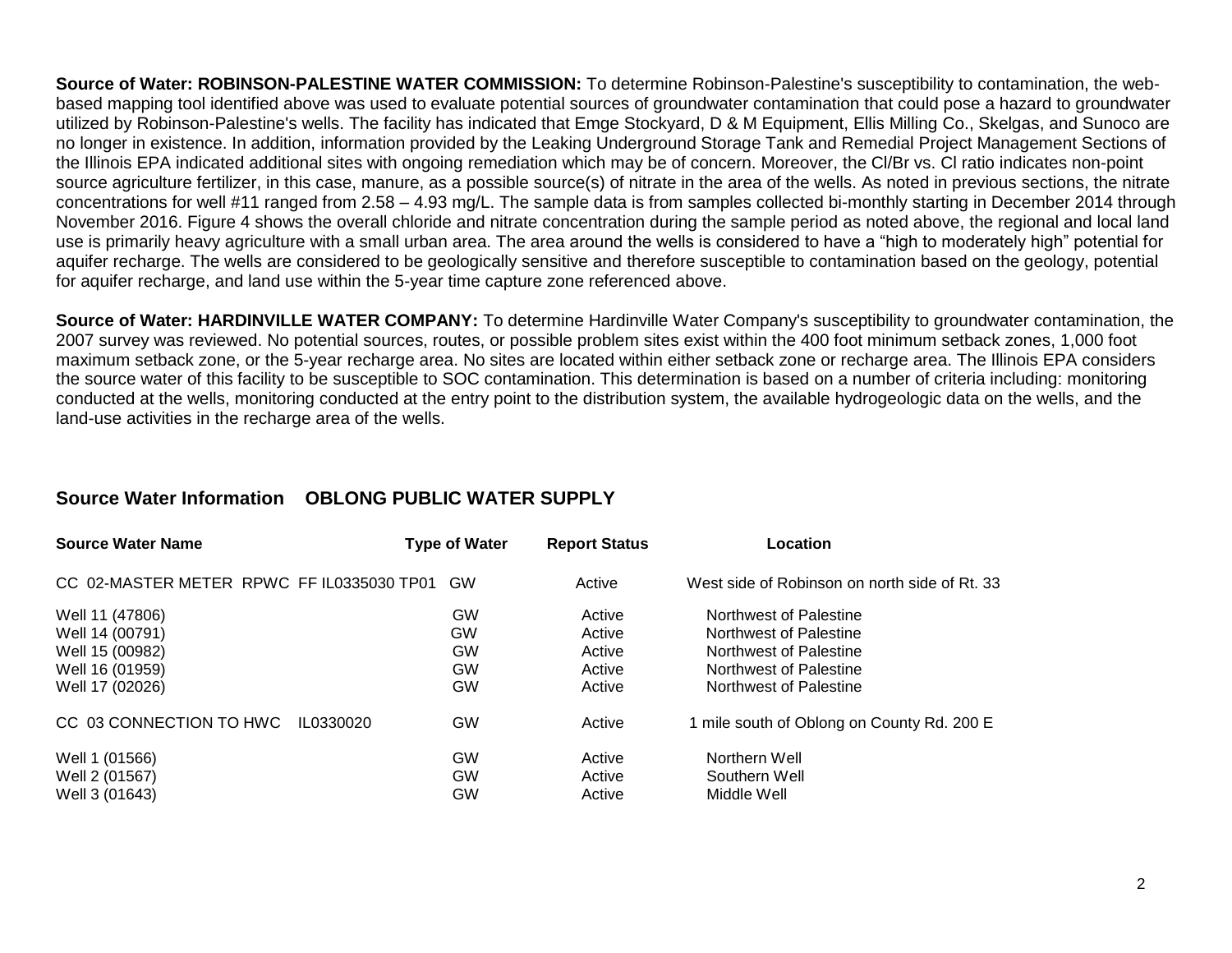#### **Contaminants that may be present in source water include:**

**Microbial contaminates**, such as viruses and bacteria, which may come from sewage treatment plants, septic systems, agricultural livestock operations and wildlife. **Inorganic contaminates**, such as salts and metals, which can be naturally-occurring or result from urban storm water runoff, industrial or domestic wastewater discharges, oil and gas production, mining or farming.

**Pesticides and herbicides**, which may come from a variety of sources such as agriculture, urban storm water runoff and residential uses.

**Organic chemical contaminates**, including synthetic and volatile organic chemicals, which are by-products of industrial processes and petroleum production, and can also come from gas stations, urban storm water runoff and septic systems.

**Radioactive contaminates**, which can be naturally-occurring or be the result of oil and gas production and mining activities.

Drinking water, including bottled water, may reasonably be expected to contain at least small amounts of some contaminants. The presence of contaminants does not necessarily indicate that water poses a health risk. More information about contaminants and potential health effects can be obtained by calling the USEPA's Safe Drinking Water Hotline at (800) 426-4791.

In order to ensure that tap water is safe to drink, USEPA prescribes regulations that limit the amount of certain contaminants in water provided by public water systems. FDA regulations establish limits for contaminants in bottled water, which must provide the same protection for public health. Some people may be more vulnerable to contaminants in drinking water than the general population. Immuno-compromised persons such as persons with cancer undergoing chemotherapy, persons who have undergone organ transplants, people with HIV/AIDS or other immune system disorders, some elderly and infants can be particularly at risk from infections. These people should seek advice about drinking water from their health care providers. EPA/CDC guidelines on appropriate means to lessen the risk of infection by Cryptosporidium and other microbial contaminants are available from the Safe Drinking Water Hotline (800-426-4791).

**Definitions:** The following tables contain scientific terms and measures, some of which may require explanation.

**MCL (Maximum Contaminant Level):** The highest level of a contaminant that is allowed in drinking water. MCLs are set as close to the MCLGs as feasible using the best available treatment technology.

**MCLG (Maximum Contaminant Level Goal):** The level of a contaminant in drinking water below which there is no known or expected risk to health. MCLGs allow for a margin of safety.

**AL (Action Level):** The concentration of a contaminant which, if exceeded, triggers treatment or other requirements which a water system must follow.

**ALG (Action Level Goal):** The level of contaminate in drinking water below which there is no known or expected risk to health. ALGs allow for a margin of safety.

**ppm:** parts per million

**ppb:** parts per billion

**pCi/I:** pico curies per liter (measurement of radioactivity).

**mg/l:** milligrams per liter or parts per million – or one ounce in 7,350 gallons of water.

**ug/l:** micrograms per liter or parts per billion – or one ounce in 7,350,000 gallons of water.

**na:** not applicable.

**Avg:** Regulatory compliance with some MCLs are based on running annual average of monthly samples.

**Maximum Residual Disinfectant Level (MRDL):** The highest level disinfectant allowed in drinking water.

**Maximum Residual Disinfectant Level Goal (MRDLG):** The level of disinfectant in drinking water below which there is no known or expected risk to health.

**Treatment Technique or TT:** A required process intended to reduce the level of a contaminant in drinking water.

Level 1 Assessment: A level1 assessment is a study of the water system to identify potential problems and determine (if possible) why total coliform bacteria have been found in our water system.

Level 2 Assessment: A level 2 assessment is a very detailed study of the water system to identify potential problems and determine (if possible) why an E. Coli MCL violation has occurred and/or why total coliform bacteria have been found in our water system on multiple occasions.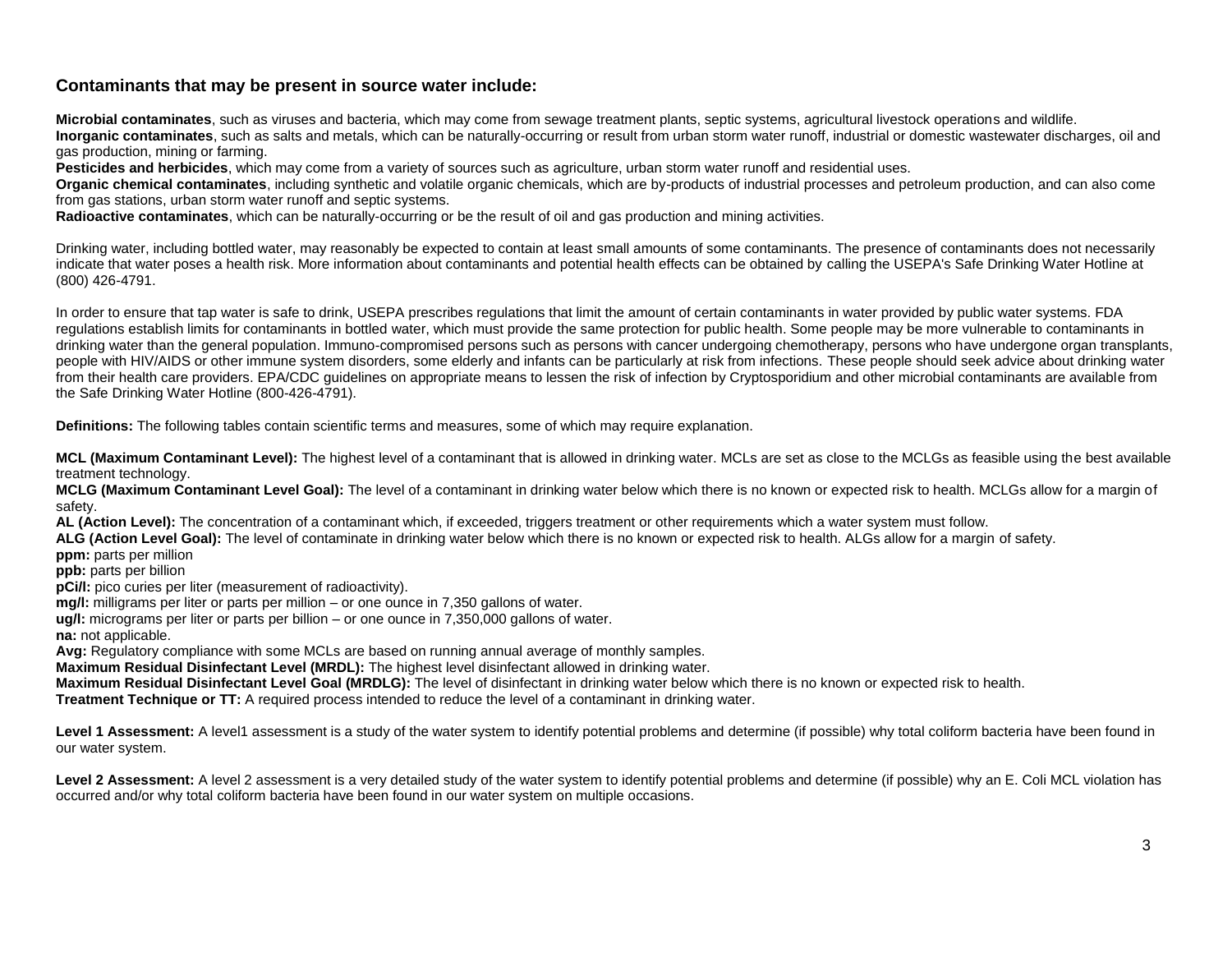### **2020 Regulated Contaminants Detected**

### **Samples Collected by Oblong Public Water Supply (OPWS), Robinson-Palestine Water Commission (RPWC) and Hardinville Water Company (HWC)**

*NOTE:* The IEPA requires monitoring of certain contaminants less than once per year because the concentrations of these contaminants do not change frequently. Therefore, some of this data, though accurate, may be more than one year old. Not all sample results may have been used for calculating the Highest Level Detected because some results may be part of an evaluation to determine where compliance sampling should occur in the future. The CCR regulations require that we include certain pertinent information provided to us by our suppliers, Robinson-Palestine Water Commission (RPWC) and Hardinville Water Company (HWC).

**Lead**: If present, elevated levels of lead can cause serious health problems, especially for pregnant women and young children. Lead in drinking water is primarily from materials and components associated with service lines and home plumbing. We are responsible for providing high quality drinking water, but we cannot control the variety of plumbing components. **When your water has been setting for several hours, you can minimize the potential for lead exposure by flushing your tap for 30 seconds to 2 minutes before using the water for drinking or cooking**. If you are concerned about the lead in your water, you may wish to have your water tested. Information on lead in drinking water, testing methods and steps you can take to minimize exposure is available from the Safe drinking Water Hotline 800-426-4791 or at http:www.epa.gov/safewater/lead.

#### **Lead and Copper Rule**

The Lead and Copper Rule protects public health by minimizing lead and copper levels in drinking water, primarily by reducing water corrosivity. Lead and copper enter drinking water mainly from corrosion of lead and copper containing plumbing materials.

#### **Lead and Copper**

| Lead & Copper    | <b>Date Sampled</b> | <b>MCLG</b> | (AL) | $\sim$   Action Level $ 90^{th}$ Percentile $ ^{m}$ | # Sites<br><b>Over AL</b> | <b>Units</b> |           | Violation   Likely Source of Contamination                                                                    |
|------------------|---------------------|-------------|------|-----------------------------------------------------|---------------------------|--------------|-----------|---------------------------------------------------------------------------------------------------------------|
| (OPWS)<br>Copper | 2021                | .3          | . .3 | 0.16                                                |                           | ppm          | <b>No</b> | Erosion in of natural deposits; Leaching from wood preservatives;<br>Corrosion of household plumbing systems. |
| (OPWS)<br>∟ead   | 2021                |             | 15   | 2.6                                                 |                           | ppb          | <b>No</b> | Corrosion of household plumbing systems; Erosion<br>of natural deposits.                                      |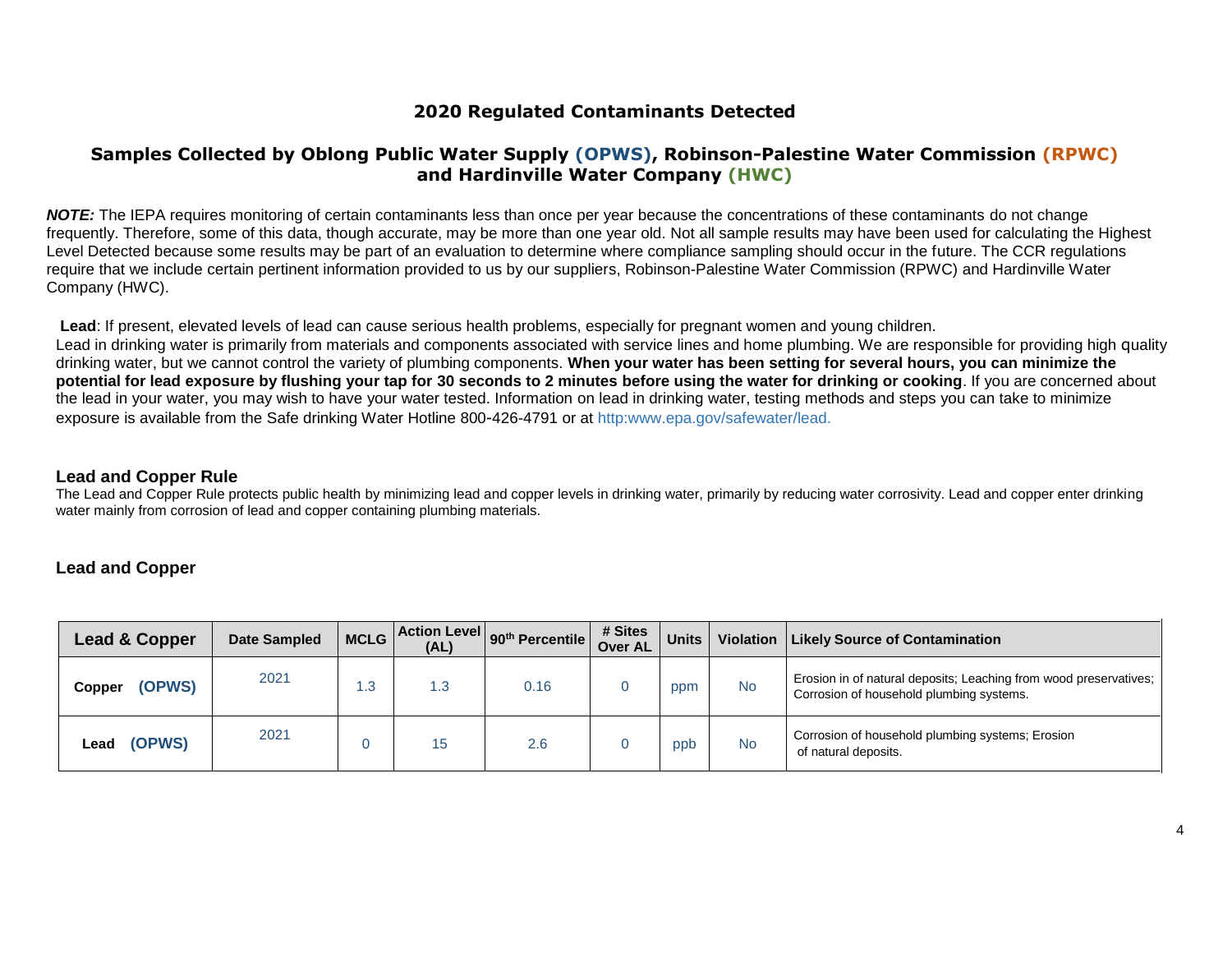**Water Quality Test Results.** The following tables contain scientific terms and measures, some may require explanation.

# **Regulated Contaminants**

| <b>Disinfectants &amp;</b><br><b>Disinfection By-</b><br><b>Products</b> | <b>Collection</b><br><b>Date</b> | <b>Highest</b><br>Level<br><b>Detected</b> | Range of<br><b>Levels</b><br><b>Detected</b> | <b>MCLG</b>          | <b>MCL</b> | <b>Units</b> | <b>Violation</b> | <b>Likely Source of</b><br>Contaminant       |
|--------------------------------------------------------------------------|----------------------------------|--------------------------------------------|----------------------------------------------|----------------------|------------|--------------|------------------|----------------------------------------------|
| <b>Haloacetic Acids</b><br>(HAA5)<br>(OPWS)                              | 2021                             | 0.6                                        | $3.9 - 3.9$                                  | No Goal<br>for Total | 60         | ppb          | <b>No</b>        | By-product of drinking water<br>chlorination |
| <b>Haloaocetic Acids</b><br>(HAA5)<br>(RPWC)                             | 2021                             | $\overline{7}$                             | $2.8 - 6.8$                                  | No Goal<br>for Total | 60         | ppb          | <b>No</b>        | By-product of drinking water<br>chlorination |
| <b>Haloacetic Acids</b><br>(HAA5)<br>(HWC)                               | 2020                             | 8                                          | $5.6 - 5.6$                                  | No Goal<br>for Total | 60         | ppb          | <b>No</b>        | By-product of drinking water<br>chlorination |
| <b>Total</b><br><b>Trihalomethanes</b><br>(TTHM) (OPWS)                  | 2021                             | 16                                         | $15.91 - 15.91$                              | No Goal<br>for Total | 80         | ppb          | <b>No</b>        | By-product of drinking water<br>chlorination |
| <b>Total</b><br><b>Trihalomethanes</b><br>(RPWC)<br>(TTHM)               | 2021                             | 34                                         | $15 - 34.2$                                  | No Goal<br>for Total | 80         | ppb          | <b>No</b>        | By-product of drinking water<br>chlorination |
| <b>Total</b><br><b>Trihalomethanes</b><br>(HWC)<br>(THHM)                | 2020                             | 19                                         | $19.2 - 19.2$                                | No Goal<br>for Total | 80         | ppb          | <b>No</b>        | By-product of drinking water<br>chlorination |
| (OPWS)<br><b>Chlorine</b>                                                | 2021                             | 0.6                                        | $.48 - .81$                                  | MRDLG=4              | MRDLG=4    | ppm          | <b>No</b>        | Water additive used to control microbes      |
| Chlorine (RPWC)                                                          | 2020                             | 0.8                                        | $0.7 - 1$                                    | MRDLG=4              | MRDL=4     | ppm          | <b>No</b>        | Water additive used to control microbes      |
| Chlorine (HWC)                                                           | 2020                             | 1.2                                        | $1.1 - 1.3$                                  | MRDLG=4              | $MRDL=4$   | ppm          | <b>No</b>        | Water additive used to control microbes      |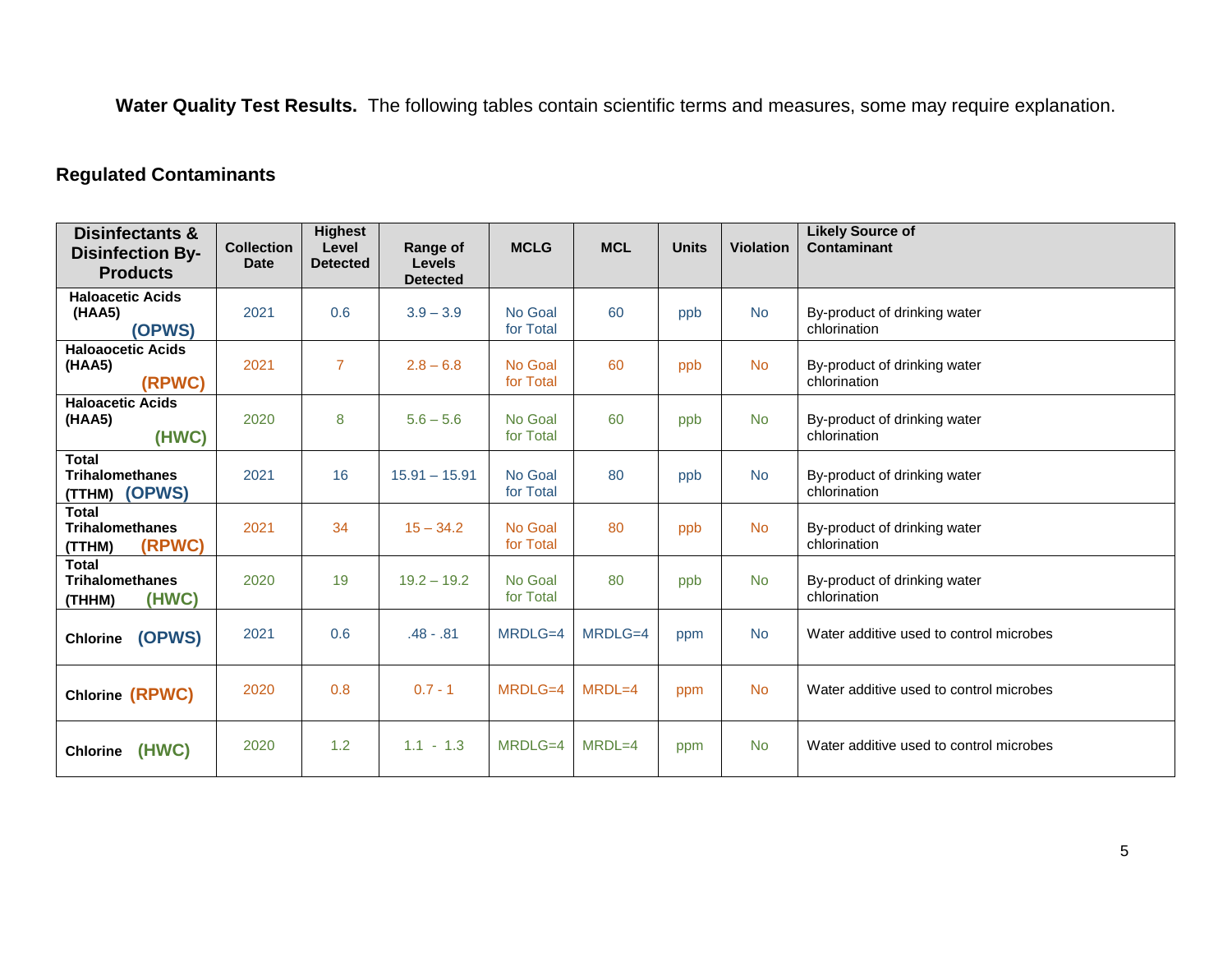| Inorganic<br><b>Contaminants</b>           | <b>Collection</b><br><b>Date</b> | <b>Highest</b><br>Level<br><b>Detected</b> | Range of<br><b>Levels</b><br><b>Detected</b> | <b>MCLG</b>    | <b>MCL</b>      | <b>Units</b> | <b>Violation</b> | <b>Likely Source of Contaminant</b>                                                                                 |
|--------------------------------------------|----------------------------------|--------------------------------------------|----------------------------------------------|----------------|-----------------|--------------|------------------|---------------------------------------------------------------------------------------------------------------------|
| Barium (RPWC)                              | 2021                             | 0.0303                                     | $0.030 - 0.030$                              | 2              | $\overline{2}$  | ppm          | <b>No</b>        | Discharge of drilling wastes; Discharge from metal<br>refineries; Erosion of natural deposits                       |
| Barium (HWC)                               | 2021                             | 0.0198                                     | $0.0198 -$<br>0.0198                         | $\overline{2}$ | $\overline{2}$  | ppm          | <b>No</b>        | Discharge of drilling wastes; Discharge from metal<br>refineries; Erosion of natural deposits                       |
| Fluoride (RPWC)                            | 2021                             | 0.64                                       | $0.64 - 0.64$                                | $\overline{4}$ | 4.0             | ppm          | <b>No</b>        | Erosion of natural deposits; Water additive which<br>promotes strong teeth; Fertilizer discharge                    |
| Fluoride (HWC)                             | 2021                             | 0.5                                        | $0.5 - 0.5$                                  | $\overline{4}$ | 4.0             | ppm          | <b>No</b>        | Erosion of natural deposits; Water additive which<br>promotes strong teeth; Fertilizer discharge                    |
| Nitrate (measured as<br>Nitrogen) (RPWC)   | 2021                             | 4                                          | $2.79 - 3.84$                                | 10             | 10 <sup>°</sup> | ppm          | <b>No</b>        | Runoff from fertilizer use; Leaching from septic tanks,<br>sewage, Erosion of natural deposits                      |
| Nitrate (measured as<br>(HWC)<br>Nitrogen) | 2021                             | 0.46                                       | $0.46 - 0.46$                                | 10             | 10              | ppm          | <b>No</b>        | Runoff from fertilizer use; Leaching from septic tanks,<br>sewage, Erosion of natural deposits                      |
| Sodium (RPWC)                              | 2021                             | 13.3                                       | $13.3 - 13.1$                                |                |                 | ppm          | <b>No</b>        | Erosion of naturally occurring deposits; used in water<br>softener regeneration.                                    |
| Sodium (HWC)                               | 2021                             | 8.60                                       | $8.60 - 8.60$                                |                |                 | ppm          | <b>No</b>        | Erosion of naturally occurring deposits; used in water<br>softener regeneration.                                    |
| Arsenic (RPWC)                             | 2021                             | 0.7                                        | $0.7 - 0.7$                                  | $\mathbf{0}$   | 10 <sup>°</sup> | ppb          | <b>No</b>        | Erosion of natural deposits; runoff from orchards; runoff<br>from glass and electronics production wastes.          |
| (HWC)<br><b>Arsenic</b>                    | 2018                             | 0.552                                      | $0.552 - 0.552$                              | $\overline{0}$ | 10              | ppb          | <b>No</b>        | Erosion of natural deposits; runoff from orchards; runoff<br>from glass and electronics production wastes.          |
| Manganese(RPWC)                            | 2021                             | 24.6                                       | $24.6 - 24.6$                                | 150            | 150             | ppb          | <b>No</b>        | This contaminant is not currently regulated by USEPA.<br>However, the state regulates. Erosion of natural deposits. |